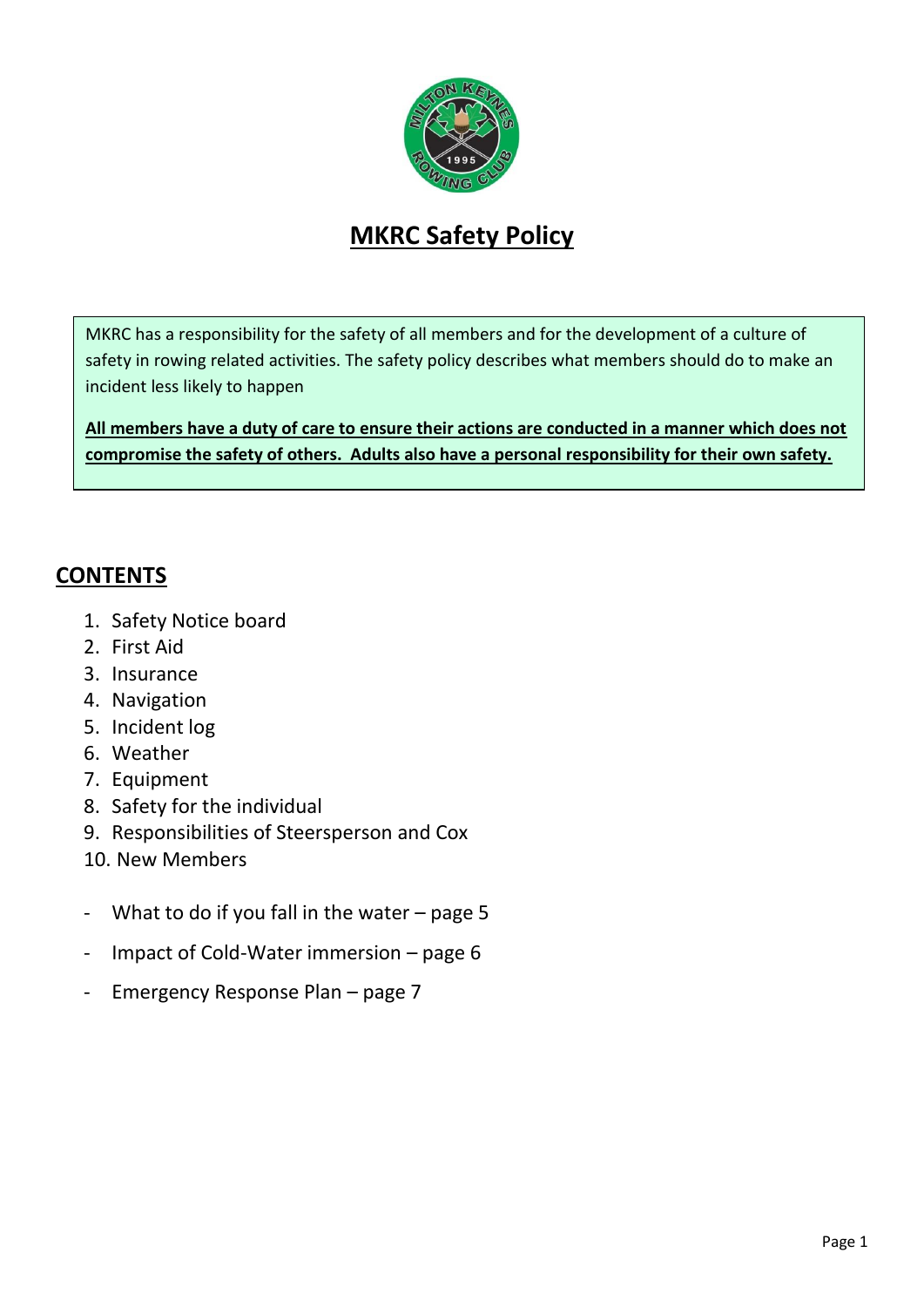### **1. Safety Noticeboard**

Located in the bay area, to the left of the doors. Displays:

- Name of Safety Officer and how to contact
- List of members with a First Aid Certificate
- Plan of the lake with the circulation pattern
- Instructions on safe boat handling
- What to do if you end up in COLD water
- Impact of cold-water immersion

### **2. First Aid**

**First Aid boxes**: One on the shelf in the bay and one in the launch bag in the top club locker.

**Emergency contacts for members:** In the club locker, in the main club room. Also shows existing medical conditions / allergies and should be given to paramedics.

### **3. Insurance**

MKRC has comprehensive insurance to cover personal injury to members on and off the water and personal injury and damage to property or third parties. The club is also insured to tow equipment to and from events and training camps. A copy of this insurance must be held in the towing vehicle.

### **4. Navigation**

A map of the lake circulation pattern is on the Safety Notice Board and in the Members Handbook. During water time shared with the Sailing Club and Canoe Club, wind craft have priority over rowing, over motor.

Coxes and steerspeople at regattas, head races and training camps, should read the safety document issued before each event and familiarise themselves with local navigation rules.

### **5. Incident Log**

British Rowing maintain a log of all incidents at affiliated clubs. If you are involved in an incident, it is your responsibility to complete the log at [https://incidentreporting.britishrowing.org/.](https://incidentreporting.britishrowing.org/) Please speak to the Safety Officer or any member of the Committee if you are unsure of how to do this.

### **6. Weather If in doubt, don't go out!**

For club sessions, senior members should review the conditions and decide if it is safe for each crew to go on the water. Order of seniority for decision making: Club Captain, Squad Captains, Safety Officer, Committee Members. Crews can be rearranged to make them safer.

Additionally, everyone must individually assess the conditions and be responsible for their own safety. If an individual in a crew feels it is unsafe to go out, the crew must not go out, and other crew members must not unduly pressurise that individual to change their mind. If conditions change during a session such that anyone feels it is not safe to continue, that crew must come in as soon as they safely can.

**Fog:** Coxes and steerspeople must be able to see far enough to safely navigate the lake. As a hard limit, if the other side of the lake cannot be seen from the clubhouse then no crews must go out.

**Lightning:** Follow the 30-30 rule: when you see lightning, count the time until you hear thunder. If it is 30 seconds or less, seek 'proper shelter'. If you can't see the lightning and just hear thunder, seek 'proper shelter'. Wait a minimum 30 mins after the last lightning/thunder before leaving shelter.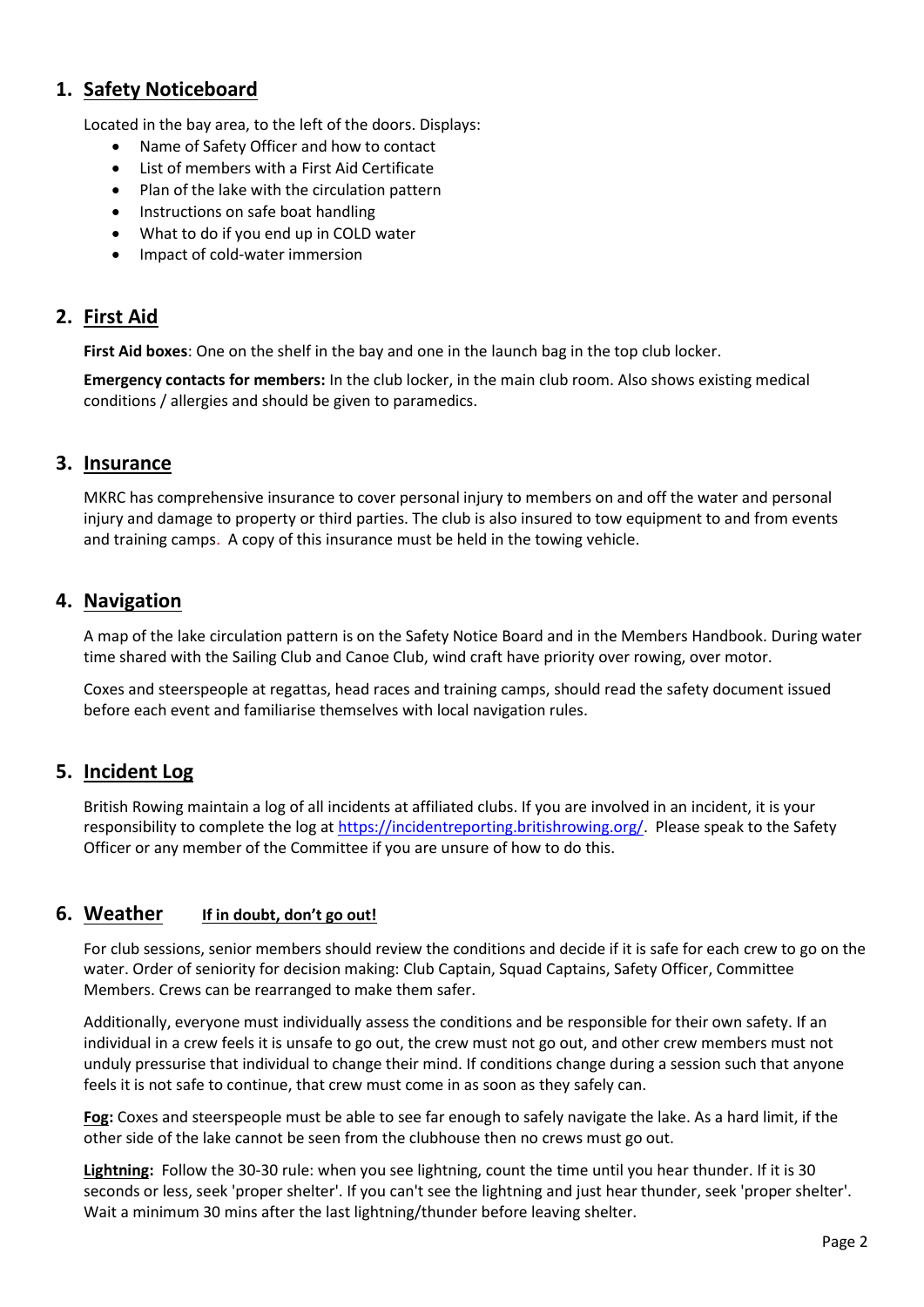If already on the water, return to land as soon as possible. Row safely and don't panic.

**Ice:** Crews must not row if there is ice on the lake that is likely to damage a boat.

**Wind:** Whether it is safe to row in high winds varies hugely depending upon the wind speed, direction, steersperson competence, crew competence and on the size and type of boat. As a rough guide, less competent crews will start to struggle when wind gusts exceed 10-15mph. As a hard limit, no crews must go out if wind gusts exceed 25mph.

**Summer Weather:** wear adequate sun protection and have sufficient water to prevent dehydration during an outing. You will be notified if blue/green algae is present in the lake.

### **7. Equipment**

#### **Maintenance:**

Prior to every outing, the following checks must be made:

- A rubber bow ball is firmly attached to the bow
- Heel restraints and shoe "quick-release" mechanisms are in working order
- For rowing after sunset, boats shall be fitted with lights. High visibility / white tops to be worn
- Oar collars are secure
- Buoyancy hatches are closed. Bow and stern canvasses functioning as intended.
- Riggers firmly attached
- Seats and slides working correctly
- All club singles & doubles should carry a whistle. Recommended also for privately owned boats

Members from a LTR course will be assessed on knowledge of these checks and the circulation pattern, before progressing to Development. Experienced rowers new to the club must also demonstrate this knowledge.

#### **Pontoons**

- Three floating pontoons for use by 1x,  $2x/-$ ,  $4x/+/$  and one fixed jetty for 8+ boats.
- Boat as quickly as possible and consider those already at the pontoon.
- Blades should be placed on / next to the banked hedges away from the public footpath and taken back to the boathouse as soon as possible. Do not leave on the pontoon as they present a trip hazard
- If the pontoons are icy, apply the salt / grit from the bag in the bay area

**Throw Lines:** Located on the bay doors and in the seat of the launch. Use is practiced at the capsize drills.

#### **Concept 2 Rowing Machines & Fitness Equipment**

- You must be fit and well and declare any existing illness or injury before using any of the equipment
- Do not use any equipment without having received instruction on correct use
- Use of any equipment outside of club sessions is at your own risk
- We recommend that you do not exercise alone
- When using weights make sure the floor area is clear of obstacles and is not slippery
- When finished, make sure equipment is wiped down and correctly stored

### **8. Safety for the Individual**

PUT SAFETY FIRST and:

- Be in a good state of health and capable of strenuous physical activity
- Attend a capsize drill organised by the club soon after joining unless you've attended one at another Rowing Club. Thereafter, watch BR Capsize & Recovery video every 2-3 years, as prompted by the club Safety Officer.
- **Be aware of WHAT TO DO in the event of FALLING IN THE WATER page 5**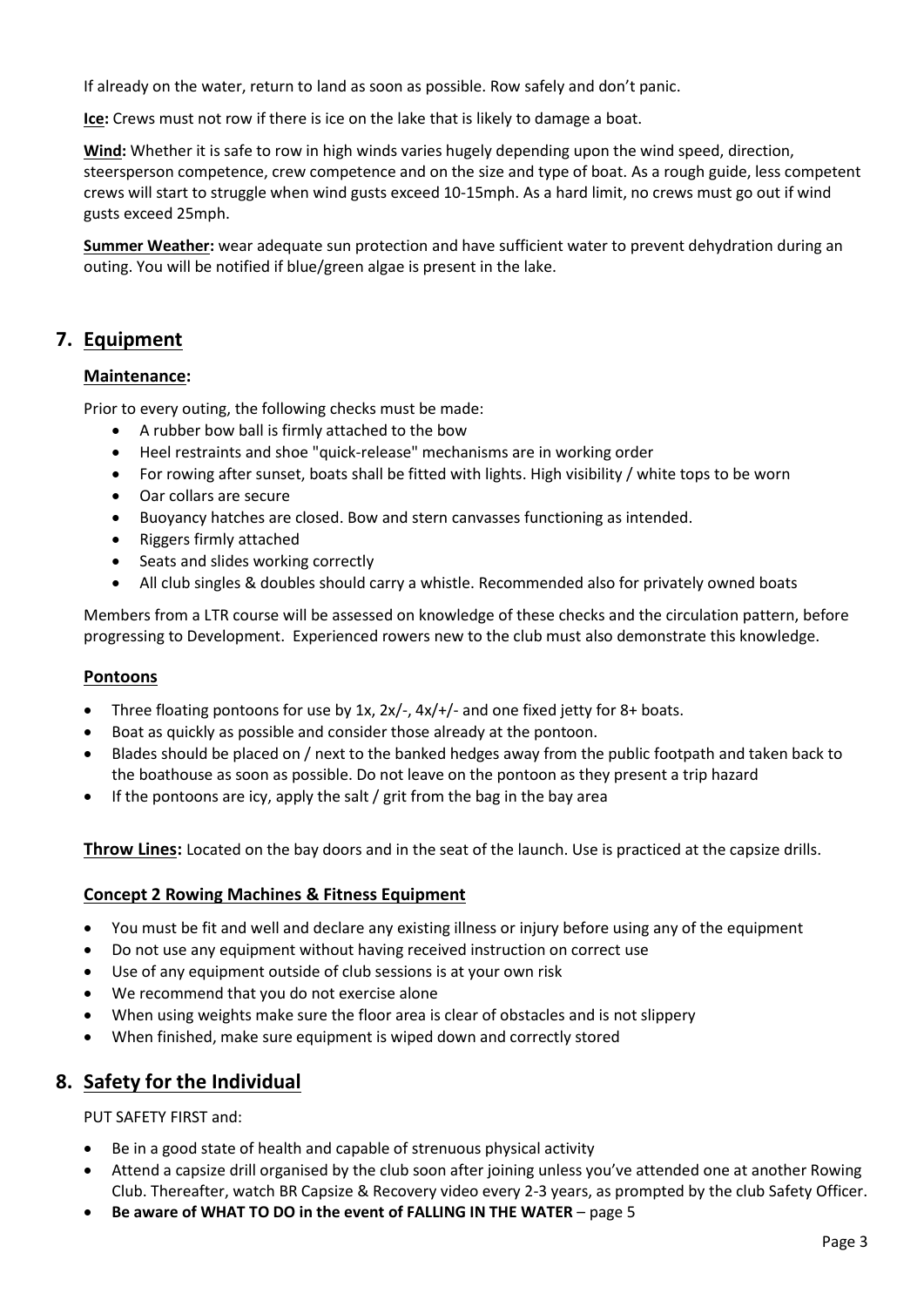- **Be aware of the IMPACT of COLD-WATER IMMERSION**  page 6
- Be able to swim. Otherwise, wear a flotation device when on the water.
- Follow the circulation pattern and be courteous to others using the lake
- Log water training sessions in the Outings Log in the boathouse
- Comply with BR Row safe Practice: https://www.britishrowing.org/wp-content/uploads/2020/11/201110- RowSafe2020.pdf
- **If you feel at risk of capsize**:
	- Stay on the South Lake, which is closer to the clubhouse.
	- Stay close to the bank
	- Wear light-coloured, preferably high-vis clothing
	- Wear a buoyancy aid / life jacket
	- Consider weather conditions, water temperature and your ability to cope in the event of a capsize

No one should single scull alone in a club boat. Members with their own boats and those having use of a club boat during Shared Use Time, go out at their own risk and are responsible for their own safety and actions.

Dedicated Development and Learn to Row sessions must always be run with the Safety Launch on the water.

### **9. Responsibilities of Steersperson and Cox**

Steering a boat is a highly responsible role. You must be able to:

- Use simple commands correctly and clearly for boat control both on and off the water.
- Understand the lake circulation pattern and the right of way of powerboats and sailing craft etc.
- On unfamiliar water, become familiar with local regulations and any particular hazards
- Be familiar with safety and rescue procedures in the case of an accident
- Recognise and respect the rights and needs of other water users, especially anglers.
- Watch out for swimmers and unexpected floating objects.
- Know and have practised capsize drills.
- Log the boat and crew, time out and return on the Outings log sheet in the Boathouse.
- Record any damages or issues with the boat on the outings log sheet & inform the Maintenance Leader

#### **Coxes** must in addition:

- Be able to swim
- Wear a lifejacket / buoyancy aid. For bow loaders, select one that doesn't restrict exiting the boat.
- Be in good health with adequate vision and hearing. Must not be subject to epileptic fits or blackouts
- Wear clothing that is water and windproof, ensuring warmth around the head, neck and lower back, wrists and ankles. Avoid bulky heavy clothing and Wellington type boots.
- Be aware of the dangers and symptoms of hypothermia.
- Test equipment to ensure that all crew can hear commands. In the event of equipment failure, judge whether it is safe to row without a cox box.
- Fix cox boxes to the boat, not themselves. In competition, not attach dead weights to themselves.

### **10. New Members**

All new members must have:

- Access to the handbook (from Membership Secretary at time of joining)
- An induction to the club including safety briefing from the Safety Officer or designate
- Their safety knowledge assessed by the Safety Officer or designate

### Separate Policies describe **Boat Handling Safety** and **Premises Safety**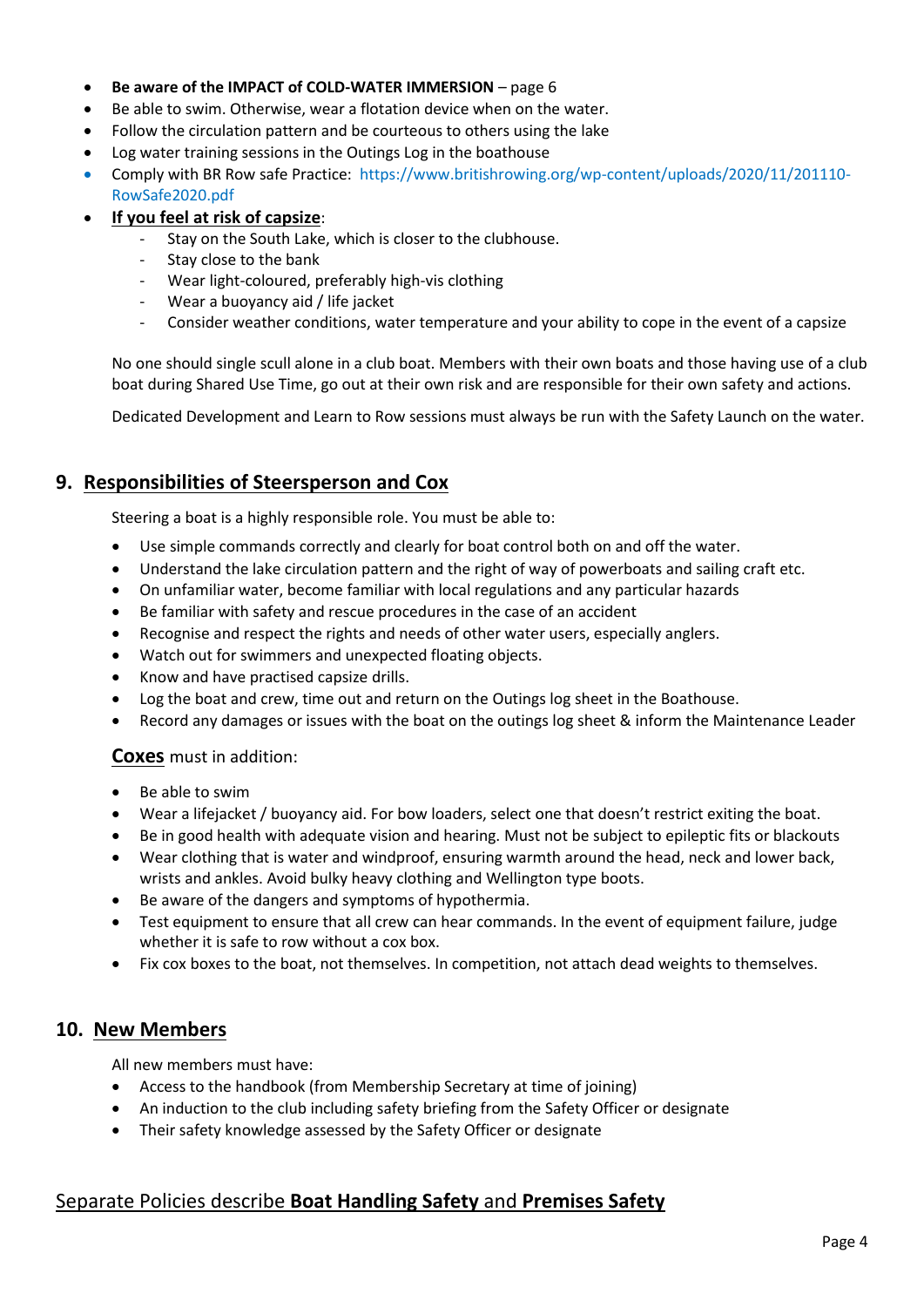# **What to do if you Fall in the Water**

### **1. STAY AFLOAT**

Avoid submersion of your head and face

### **2. STAY CALM**

Know that the effects of cold shock will pass.

### **3. STAY WITH THE BOAT**

If rescue is likely, stay with the boat. It is your life raft Use the whistle to call for help

### **4. GET OUT OF THE WATER.**

Get as much of your body as possible out of the water by:

- Lying across the upturned hull
- Climbing back into the boat **IF** confident (stand on rigger to right boat)
- Lying across the hull of a rescue boat

### **5. STRADDLE AND PADDLE**

If there is no-one to rescue you, with your torso over the upturned hull, paddle the boat with your arms to the nearest point of safety.

### **6. DON'T SWIM**

- DO NOT decide to swim, even a relatively short distance this would result in further rapid HEAT LOSS
- When in the water you may underestimate the distance
- 7. **If you are separated from your boat**, remain as still as possible to conserve heat.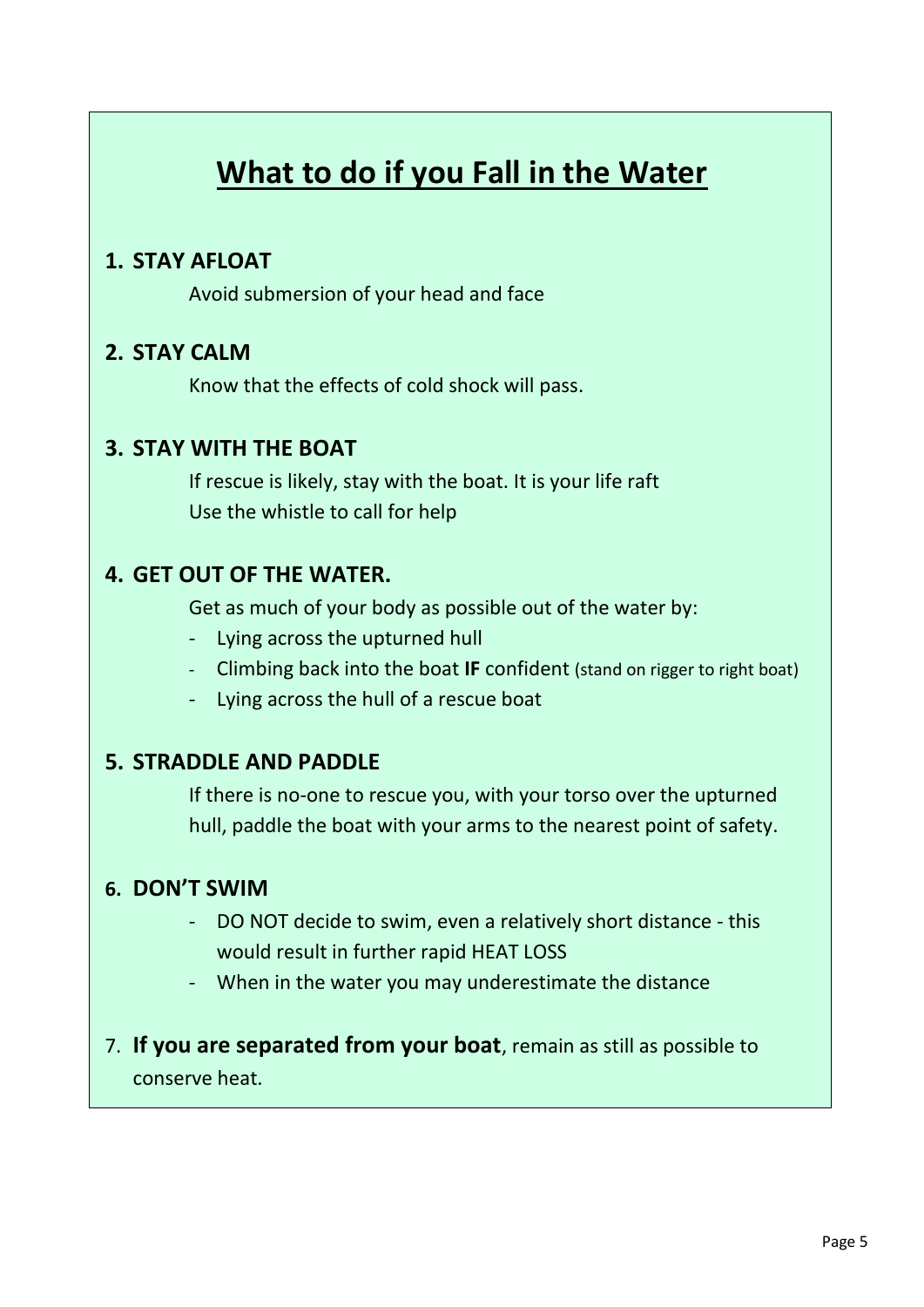# **Impact of Cold Water Immersion**

## **SHOCK**



# **INCAPACITATION**





- **COORDINATION affected**
- **Swimming would result in further rapid HEAT LOSS**

# **Mild HYPOTHERMIA**

- **Blue lips & nails**
- **Rapid breathing, wheezing or coughing**
- **Poor comprehension & concentration**
- **Disorientation & confusion**
- **Slurred speach**

# **Severe to Moderate HYPOTHERMIA**

- **Shivering stops**
- **Slow & shallow breathing**
- **Lack of responsiveness**